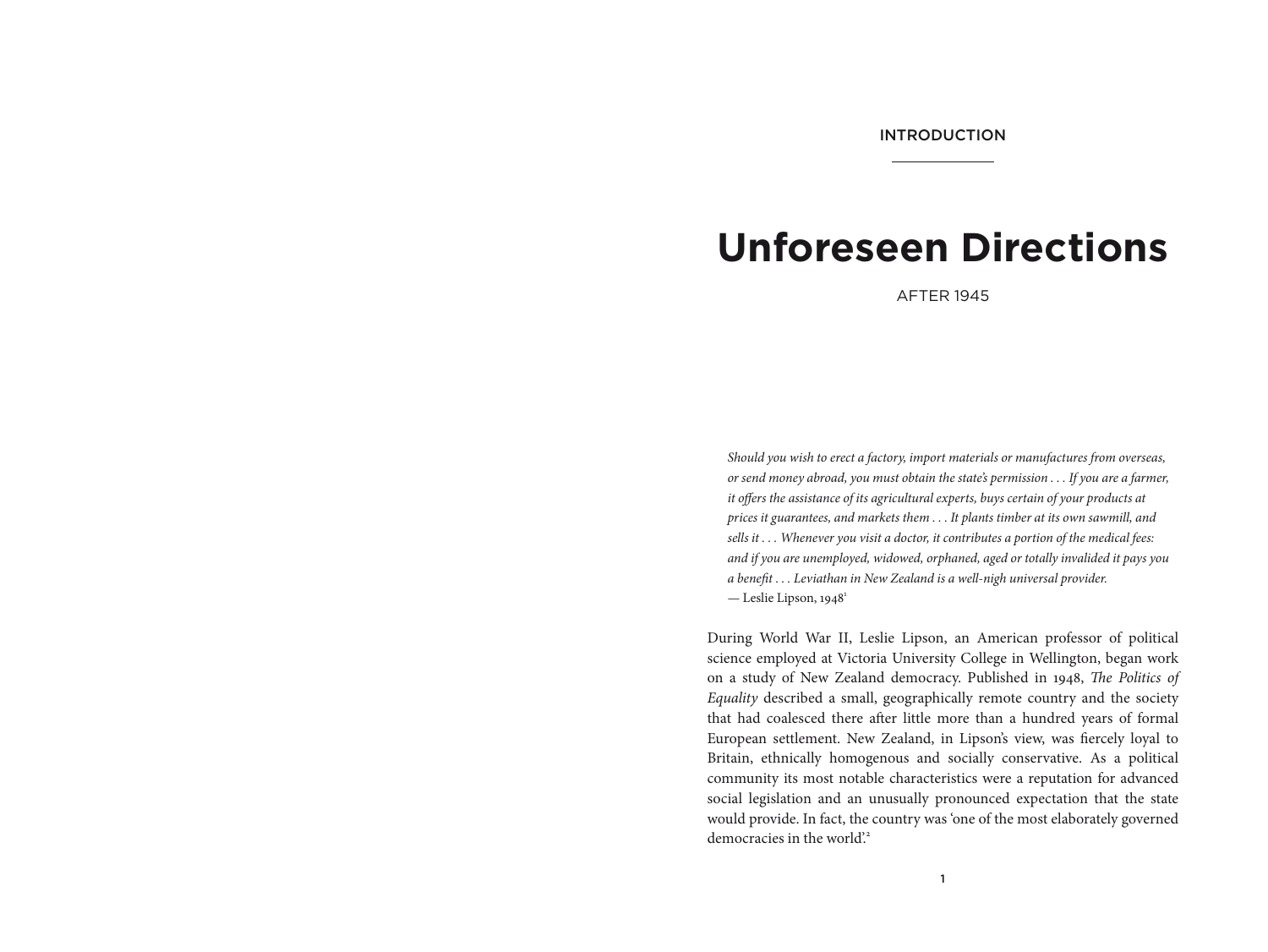Since the late nineteenth century, numerous foreign observers had extolled the degree of state intervention that Lipson found so remarkable. New Zealanders wore this distinction as a badge of national pride. Between 1939 and 1946, when Lipson lived and worked in the country, the exigencies of war prompted the state to widen its already extensive embrace. While continuing to furnish citizens with myriad protections and benefits — from insurance, to farming advice, to dental clinics — the first Labour government imposed rationing and set in place firm controls on the economy.

Lipson admired the country's 'equalitarianism', a neologism he coined to describe the state's 'levelling down and levelling up'. Yet he warned that a tendency in the national identity toward the flattening of social differences might see talent sacrificed to 'the worship of averages' and encourage dull conformity. 'In their thinking, as in their methods of living,' Lipson wrote, 'New Zealanders tend to conform to type. The same convictions, prejudices and stock symbols predominate throughout the country. There is not enough internal diversity to produce a clash of opinion.'<sup>3</sup> While New Zealand society held fairness and equality at a premium, he feared too tight an embrace of these very values could stifle talent, initiative and originality.

From 1946, the New Zealand state continued on its interventionist path, shaping and directing not only the economic but also, to a considerable degree, the social and cultural life of the nation. Labour and National, the major political parties, continued to accept the state's central role in managing the economy and providing social services.<sup>4</sup> The post-war dream of healthy, well-housed, hard-working parents, whose children flourished in a green suburban idyll, answered a need for security. This public longing for stability was not unique to New Zealand. After 1945, war-weary people and governments around the globe looked hopefully forward rather than back. New Zealanders were keen to usher in a less tumultuous and more prosperous world despite, or perhaps as a way of coping with, pronounced fears of a new economic depression and escalating geopolitical conflict in the shape of the Cold War. Having experienced so much tragedy and upheaval, New Zealand citizens, like those of other advanced democracies, warmed to a vision of ordered, comfortable domesticity.<sup>5</sup>

Governments in post-war Britain and Western Europe, as in New Zealand, introduced welfare benefits and social services designed to assist young couples with children. Both in terms of national defence and economic capabilities, policy-makers believed it made sense to invest in the future and in youth.<sup>6</sup> As an industrialising new nation rich in marketable primary produce, New

Zealand's living standards had rivalled or exceeded those of Western Europe since the late nineteenth century. Geographical isolation and American intervention, moreover, had shielded the country from the physical and economic devastation the Second World War visited on Europe. But the conflict in the Pacific increased New Zealand's awareness of its defence vulnerability. Nurturing a growing population of healthy, hard-working citizens (and potential military recruits) made eminent sense. Post-war governments saw security and prosperity for young families as an investment in future defence and economic growth.

In many respects, the New Zealand government's vision of a post-war suburban idyll was realised in the 1950s and early 1960s. The country basked in a long spell of 'golden weather', with full employment, economic prosperity and a high standard of living. The government maintained a protectionist economic policy (import controls introduced during the war remained in place until the mid-1980s) that was costly and resulted in high taxes. Economic growth in terms of real per capita income was slow by international standards. By 1950, state spending accounted for nearly 30 per cent of the country's gross domestic product (GDP) each year. But most New Zealanders appreciated both the fairness and the security provided by an insulated economy and generous public welfare provisions.<sup>8</sup>

Over time, however, the apparent certainties of this vision of post-war progress, articulated by politicians and held dear by ordinary New Zealanders, began to erode. Some of the causes were international. New Zealand's loyalty to the Mother Country remained strong during and after the war. As the writer John Mulgan observed: 'The kind of loyalty that New Zealanders possess is stupid, irrational, and, in some melancholy way, satisfying to the heart.'<sup>9</sup> But Britain's weakened post-war status necessitated new defence and trading alliances, which introduced New Zealand to unfamiliar markets and cultural influences. Eventually, those new alliances would undermine the post-war foreign policy consensus as New Zealanders argued over involvement in the Vietnam War. Although international ideas and events had long played a crucial role in the country's history, global influences on ordinary New Zealanders increased rapidly after the war as new technology lessened geographical distance and facilitated faster and more frequent travel.

Other transformations were domestic in origin. The post-war proliferation of young families, encouraged by government policies, sowed the seeds of weakening government control. Urbanisation, consumerism, the advent of teen culture, wives leaving the domestic sphere to resume paid work, Maori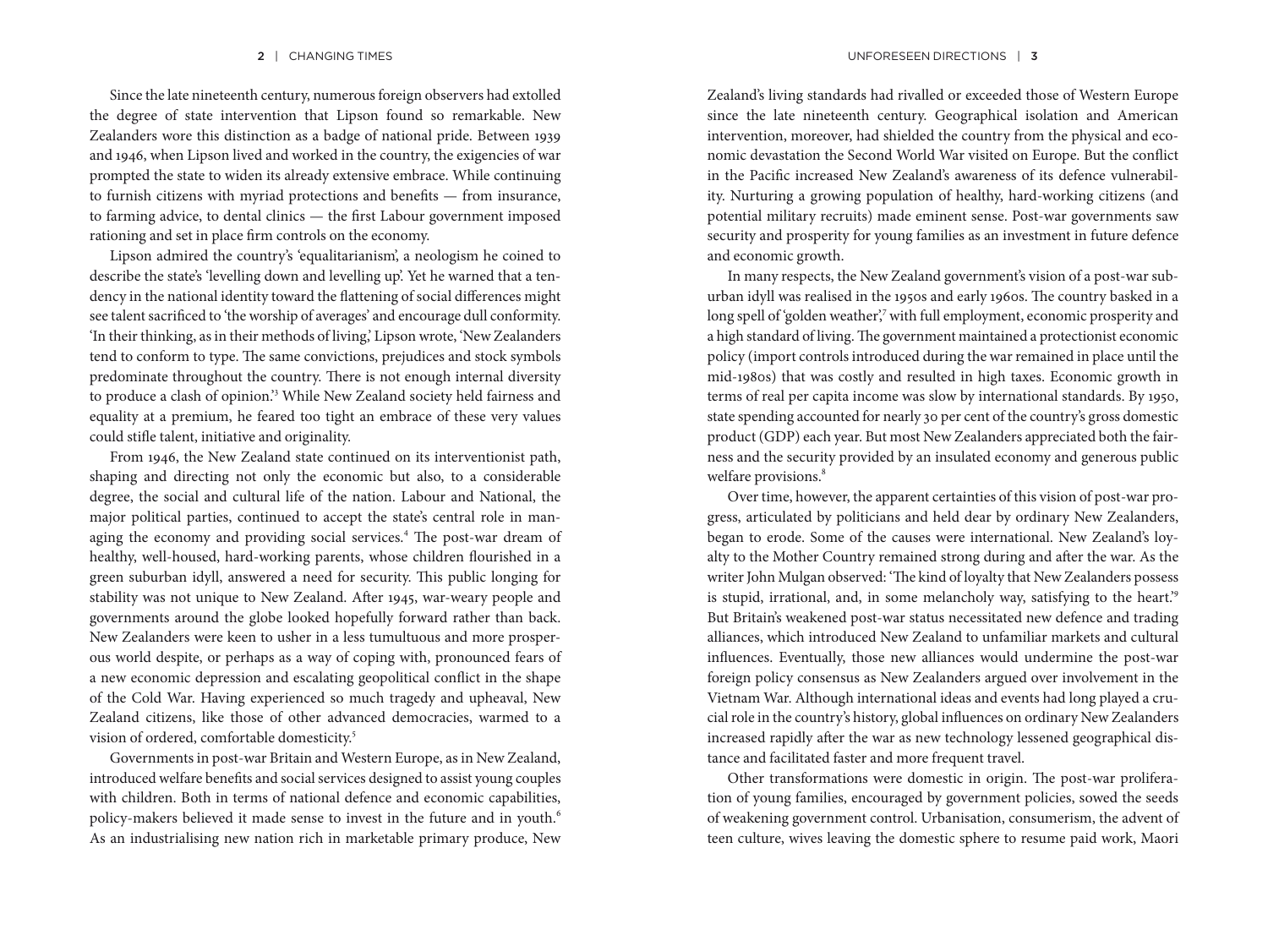and Pacific Islanders migrating to cities in search of greater opportunities: all had unforeseen long-term impacts that transformed New Zealand life. Paradoxically, state policy, driven by economic imperatives, encouraged many of the developments that ultimately proved most corrosive to the post-war domestic ideology.

By the late twentieth century, most of what Lipson perceived as the country's key characteristics — its remarkable state paternalism, its cultural and ethnic homogeneity, its loyal dependence on the Mother Country — had, if not vanished altogether, altered beyond recognition. New Zealand had moved away from its former dependence on Britain and developed a more independent national identity — albeit one deeply indebted to overseas ideas, events and movements. As the rest of this book attests, the process of transformation from the complacent, statist, socially conservative and loyal dominion that Lipson observed in the late 1940s into New Zealand's present incarnation was not without pain and conflict. Nor was it some Whiggish progression, moving inexorably away from dependence toward national identity and a later transnational 'independence': there was considerable loss along the way. New Zealanders no longer enjoy the security bestowed 'from the cradle to the grave' by a generous state. Lipson, in the concluding pages of his study, expressed the hope that a future New Zealand would 'continue to build on those foundations that are well and truly laid — on its hatred of privilege, its passion for social justice, and its eradication of poverty.<sup>10</sup> But a recent OECD report suggests that in fact New Zealand's once relatively narrow income gap is widening faster than that of any other country in the developed world.<sup>11</sup> As the Global Financial Crisis made clear, the country's open economy is vulnerable to international forces beyond its control.

In 1945, the altered balance of power after the war forced New Zealand's leaders, albeit with initial reluctance, to emerge from the 'insulated cocoon' of empire.12 This book examines the key events and beliefs that propelled the country's economic and cultural transformations, from the wake of the Second World War to the beginning of the twenty-first century. In doing so, it measures the distance and traces the continuities that separate and link the inhabitants of New Zealand in 1945 with those of the present day. It also assesses the degree to which identity — national, community and individual was shaped and altered by overseas influences. While the country's trajectory shared strong similarities with those of other developed countries around the globe, its experiences were filtered through a unique set of economic, political and cultural circumstances.

The book's twelve chapters, which are arranged both chronologically and thematically, span the early post-war period to the present day, and engage with the key themes, ideas, people, places and events that forged the history of New Zealand in the second half of the twentieth century. In the course of our research, we were struck by the multitude of voices we were able to recover from the written record. Where possible, we have attempted to frame the story using the experiences and views of New Zealanders themselves — from the push of those advocating change, to the pull of those striving for continuity.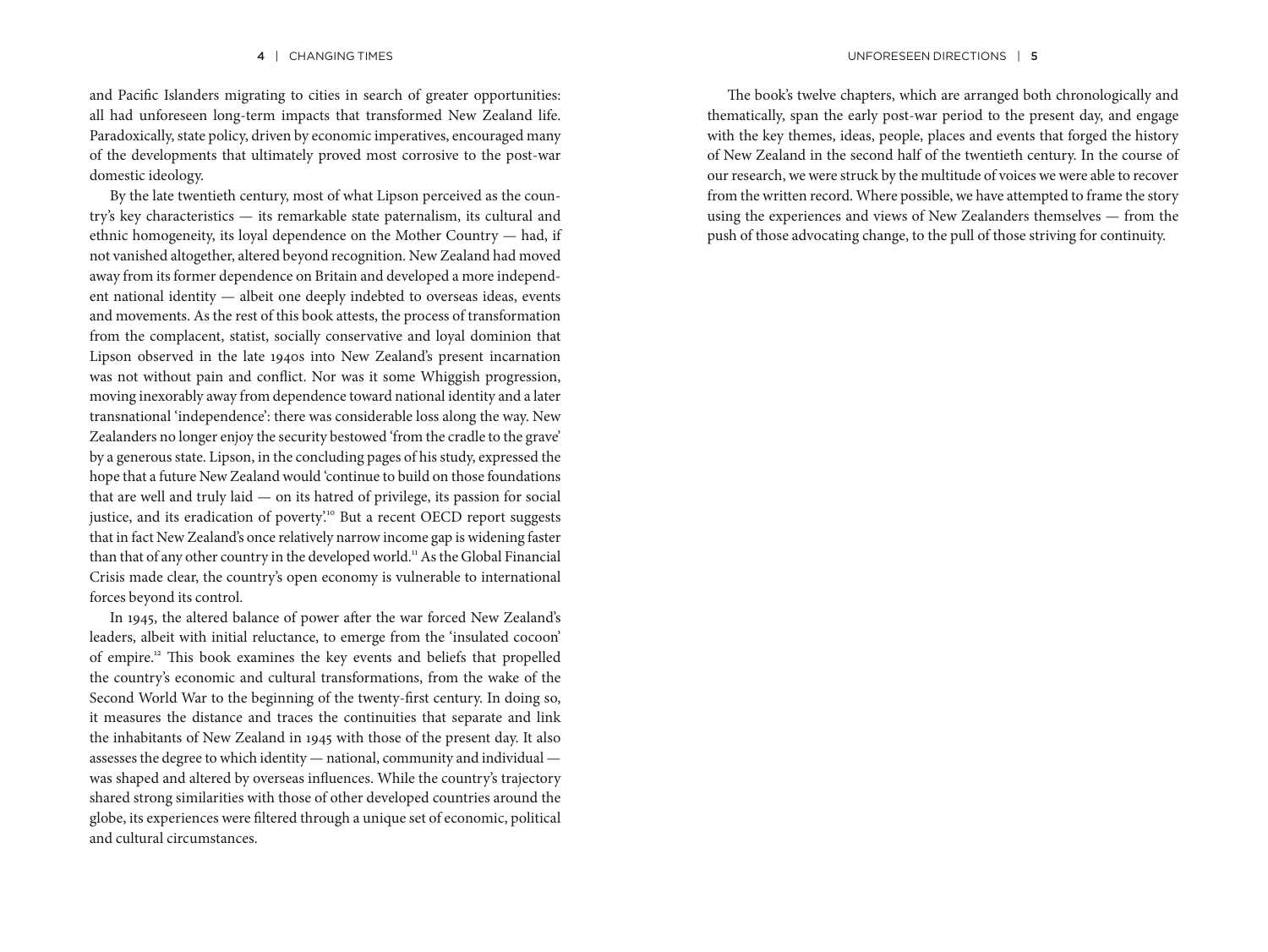#### CHAPTER ONE

## **On an Even Keel?**

PEACE, PROSPERITY, CONSENSUS

*If the old world ends now with this war, as well it may, I have had visions and dreamed dreams of another New Zealand that might grow into the future on the foundations of the old. This country would have more people to share it. They would be hard-working peasants from Europe that know good land, craftsmen that love making things with their own hands, and all men who want the freedom that comes from an ordered, just community. There would be more children in the sands and sunshine, more small farms, gardens and cottages. Girls would wear bright dresses, men would talk quietly together. Few would be rich, none would be poor. They would fill the land and make it a nation.* — John Mulgan, 1945<sup>1</sup>

*You get up at a regular hour, go to work, you marry and have a family, a house and a garden, and you live on an even keel till you draw a pension and they bury you decently. The New Zealand way of life is ordained but who ordains it?*  — Bill Pearson, 1952*<sup>2</sup>*

On 8 May 1945, New Zealanders greeted the news of the Allies' victory in Europe with jubilation. People danced in the streets, embraced passing strangers and gathered happily in pubs to toast the historic occasion. Newspapers praised the Mother Country's fortitude and stressed the urgency of ensuring that 'never again will the world be plunged into the maelstrom of total war.<sup>3</sup>

#### ON AN EVEN KEEL? | 7

Celebrations continued for days. In Wellington, on 9 May, residents woke to screaming sirens and pealing bells, and poured into the city for the official ceremonies, promenading with patriotic streamers and rosettes. No buses or trams ran during the national thanksgiving service at noon, or the citizen's service in the afternoon. Later, 'laughing, cheering crowds took complete charge of the streets. Bands played in relays. People danced to their music and generally behaved with good humoured but unrestrained exuberance' as 'a spirit of increasing abandon' took hold, culminating in 'scenes of revelry unprecedented in the history of the city'.<sup>4</sup> In New Plymouth:

pent-up feelings after 5½ years of war were let loose when it was decided to 'lift the lid' and let the people give spontaneous expression to their feelings of thankfulness . . . And when the sirens gave the symbol, bells and whistles took up the great chorus of rejoicing, and every noise-making device, designed and improvised, was brought into play and pandemonium, which reigned for some minutes, broke out again spasmodically at intervals afterwards.<sup>5</sup>

These revelries, which occurred on a smaller but no less enthusiastic scale in rural towns and communities throughout the country, marked the end of the European conflict. The war in the Pacific continued for another three months. Only after the Japanese surrender on 15 August could Prime Minister Peter Fraser finally announce that 'six long anxious, worrying, dangerous, tragic years' were over.<sup>6</sup>

The logistics of getting thousands of troops home meant that many loved ones did not return before late 1945 or 1946. Homecomings brought joy but frequently also sadness. Some families welcomed sons and brothers down the gangplank; others remained at home, attempting to come to terms with grief. A total of 11,928 New Zealanders lost their lives in the conflict.<sup>7</sup> For Flo Small, whose American husband died in the war:

It didn't worry me that the war was over — war meant nothing to me then. It just became a thing, like you had three meals a day. I had no interest in war because everyone said we were going to win in any case. But I thought the cost was too great.

The war changed our family. Somehow it changed from a nice happy family to a kind of remorseful family. There wasn't the happiness. There wasn't the laughter. There wasn't the birthday parties. When we, the family all got together, uncles, and aunts and everybody, there were too many cousins missing. Too many friends missing.<sup>8</sup>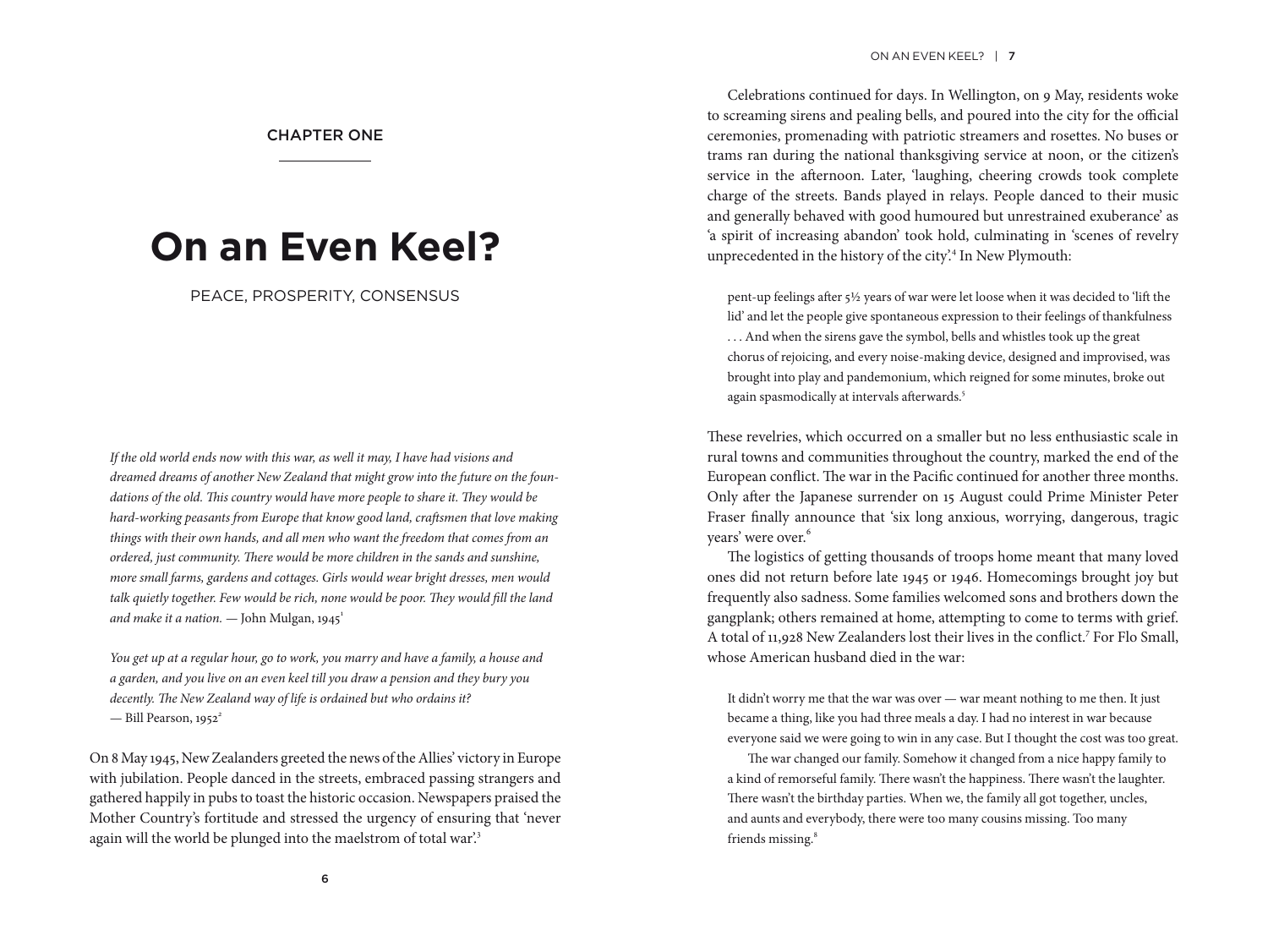#### 8 | CHANGING TIMES **ON AN EVEN KEEL?** | 9

Feelings of happiness and pride, but also of loss, accompanied the ceremonies to welcome home the 800-strong 28th (Maori) Battalion to Wellington on 23 January 1946. Chiefs, elders and other tribal representatives assembled in a purpose-built marae on Aotea Quay, where a feast for 1500 guests awaited. The *Dominion* newspaper described the scene:

For six hours the people waited, and at last, just before 2 o-clock in the afternoon, the men of the Maori Battalion appeared . . . At the gate of the marae they were met and challenged by Sergeant Anania Te Amohau, brother of the paramount chief of the Arawa tribe . . .

The wero completed . . . they were admitted to the marae. The kuias, the elderly women, greeted the men with the karanga, crying in unison in the traditional manner. Then the maidens and young warriors gave the powhiri, or welcome, and for some time afterward there followed the most solemn part of the ceremony, the tangihanga, or wailing for the soldiers who did not return but lay dead in other lands.<sup>9</sup>

#### Mihipeka Edwards, who attended this event, later recalled:

I gazed at the serious men, no longer boys. I wondered to myself what terrible tragedies they had locked away in their minds. I looked at the sorrow, the tears, and the pain of many kuia, women, girls, wives, mothers, and sweethearts. They wept for sons, husbands and mokopuna who would never return to them. They mourned, broken and racked with pain. I saw young mothers with one or two little children clinging to their skirts. Maybe they would be the lucky ones, there to meet their daddies. But I looked at a lot of the others, and my heart filled with sorrow because they would have no one coming home to them.<sup>10</sup>

The New Zealand soldiers fortunate enough to return home needed to reacquaint themselves with wives and children, and vice versa. The process was not always easy; the shadow of war darkened relationships and lives. Many men suffered physical disabilities, ranging from minor ailments to amputation and paralysis; others returned home physically unharmed but with invisible injuries. Some veterans readjusted quickly to civilian life; others found returning to the daily round of work and family responsibilities painful and fraught. Many ex-soldiers simply never talked about their emotional or psychological problems, even with their wives. As the author and war veteran Les Cleveland later observed: 'The problem is that the stiff upper lip business and the manliness and all that prevents you from facing up to this difficulty. So you don't go around airing your problems or asking anybody for assistance." Alcohol provided an 'emotional anaesthetic', but drinking frequently exacerbated marital strains and had a negative impact on family life. Some veterans suffered years of depression and withdrawal, and many found it impossible to cope with working life. By 1985, 10,070 New Zealand World War II veterans received pensions for psychiatric disorders.12 During the hopeful, expansive post-war years, when individuals and governments looked determinedly forward, making plans for an era of peace and prosperity, a great many veterans and their families were still fighting the physical and psychic legacies of a debilitating war, engaged in a daily struggle to pretend that things were 'normal'.

Tank driver Tom May, for example, suffered numerous small breakdowns which he initially hid from medical authorities. Following a major breakdown, however, he was hospitalised. Feeling hopeless and suicidal, he 'couldn't explain to anybody what it was. I just went down to it properly. Of course you turn on your best friend. I turned on my wife with a lot of verbal abuse. And I couldn't explain it to myself, but I know very well it was the after-effects of the war.' Nightmares continued to plague him 50 years later. His wife Toni found it increasingly difficult to wake him from these persistent, terrifying dreams: 'The other night . . . he starts to scream. I had him by both shoulders shaking him and yelling back. And he gives one big yell, and then another one, and he gets louder and louder and louder until he's really at screaming point, quite piercing . . . It's very disturbing and I think, gosh, at seventy-two and you're still having these horrible things."3

Medical orderly Peter Fairlie was sent home in 1944 due to uncontrollable anxiety. After his return, his first marriage failed because of continuing anxiety and unpredictable outbursts of anger and irritability. Beth Fairlie, his second wife, whom he married in 1965, although angry and bitter at his irrational treatment of her and their daughter, was powerless to stop it: 'all of a sudden he'll go off pop about something he's just thought of . . . anything out of the blue. He'd start bellowing about something perhaps [that] happened a week before.' Peter, aware of the negative effect his behaviour had, could not control it: 'You open up and then you realise what a mistake you've made. And once you've done the damage you have a job to repair it . . . you think well, I won't do that again. But, it goes on and on and on, each day.'<sup>14</sup>

Although for many veterans these sorts of problems made adjusting to peacetime far from peaceful, either for themselves or their families, from a practical perspective, state support helped to ease the transition to civilian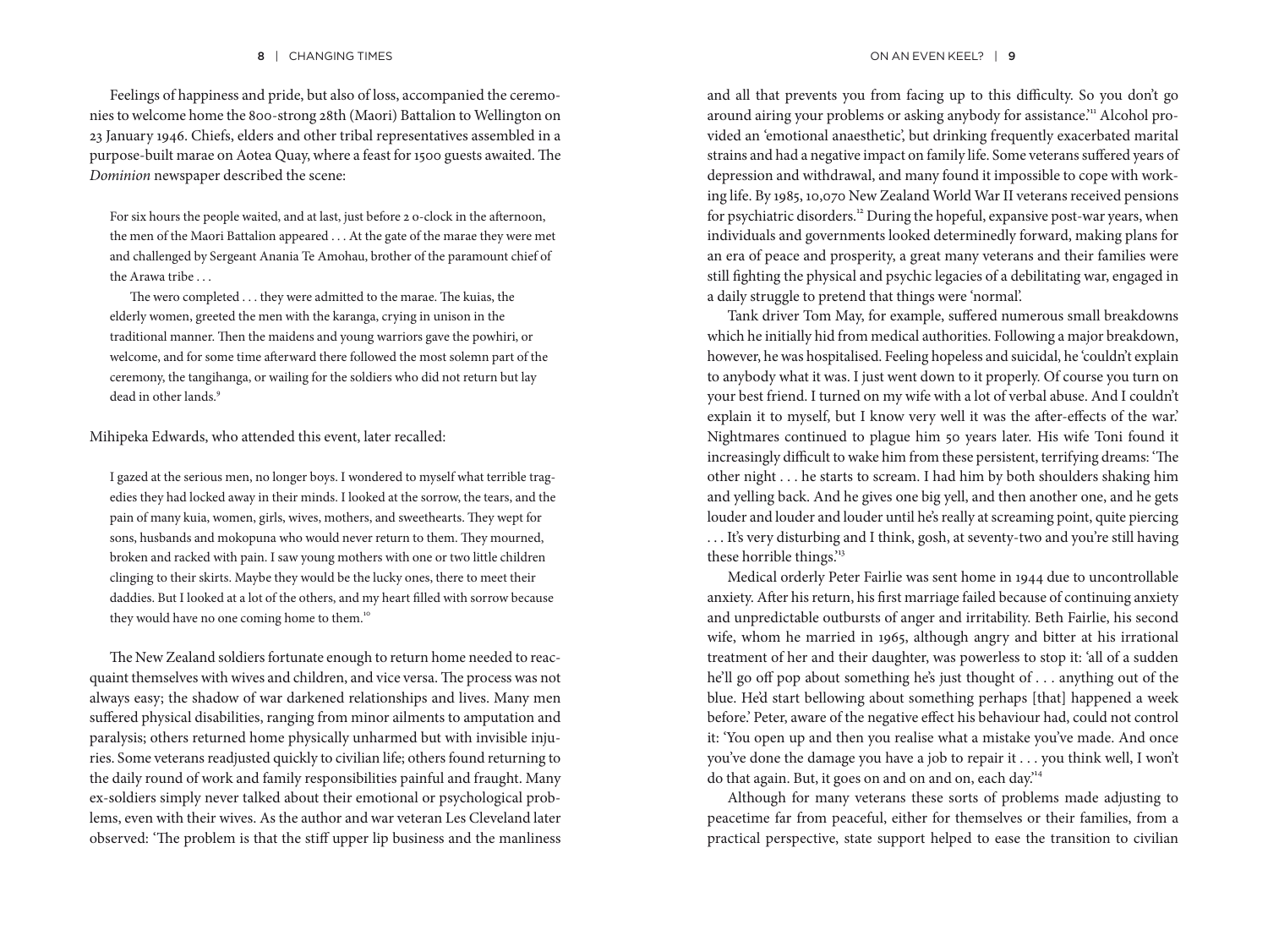life. The New Zealand government planned and worked hard to ensure that its positive vision for the future — wage-earning fathers and comfortably housed stay-at-home mothers and children — became a reality. Aware that returned soldiers deserved particular care and assistance, politicians lost no time introducing a raft of policies designed to help veterans enjoy a prosperous, productive post-war lifestyle.

#### *Rehabilitation*

After World War I, many New Zealand soldiers had returned from active service only to face unemployment and financial hardship.<sup>15</sup> To prevent this from reoccurring, state planning began shortly after the outbreak of war. A newly created Rehabilitation Department aimed to match manpower and training with national needs. In 1941, anticipating the demand for houses, it set up training schools for carpentry. By 1948, 24 New Zealand towns and cities contained training centres, which now taught other skills such as bricklaying, joinery, painting and plastering.

The Rehabilitation Department also offered loans for houses, tools, businesses, farms and education. By March 1946, it had helped 1640 ex-servicemen and women into small and medium-sized businesses. The Department allocated 50 per cent of all state rental houses to returned servicemen, or lent money at 2 per cent to help them buy an existing state house or build a new one. By 1948, 8242 ex-servicemen lived in state houses, but 14,137 remained on the waiting list. By March 1955, 17,905 ex-servicemen were settled in state houses; 27,225 had received loans for purchase, and another 21,960 for building.<sup>16</sup>

Many New Zealand veterans had struggled after World War I to farm marginal, often useless, land acquired through government loans. The Rehabilitation Department, determined not to repeat this scenario, granted suitable land and offered ongoing advice and assistance. It also stipulated that those who took up the offer to farm must have some knowledge of farm life or training.17 By 1955, the Department had settled 12,236 ex-soldiers on farms, and 1464 remained on the waiting list.<sup>18</sup> When the journalist Nell Hartley visited a new farm settlement for former servicemen at Whangapoua in the Coromandel in the early 1950s, she found that:

The 12 ex-servicemen and their families could not believe their luck . . . The balloted farms had been carved out of 2000 acres of scrubland, previously owned by three local farmers. Properties varied from a 111 acre dairy holding to a 350 acre mixed farm . . . the settlers looked out onto gentle undulating land that sloped to

the distant Whangapoua Harbour. Each valley, although still rough at the edges, was alive with industry . . . while families watched the progress from temporary pre-fabricated huts.<sup>19</sup>

When she returned several years later, the bush was gone and:

The valleys running back to the range were now shiny green, like fresh paint. For all I knew, Whangapoua could have been the most fertile spot in New Zealand. The farmhouses which had replaced the prefabs suggested it was. They were substantial, middle-class dwellings, the earlier ones having been demolished or refurbished for farm hands.<sup>20</sup>

Although the combined impact of various government policies made the rehabilitation effort after World War II a success, returning to a comfortable life of plenty was not immediate, for either veterans or the general populace. Contrary to expectations, controls introduced during the war remained on almost everything — imports, foreign exchange, land sales, rents, retail prices, marketing, building and petrol.<sup>21</sup> Shortages continued; electricity was rationed, as was clothing, sugar, tea, meat, butter and cream. Houses continued to be in short supply. In 1941 the state curtailed house building to divert building resources to the war effort. In 1944, when construction recommenced, 47,000 applications for state houses remained unsatisfied; 15,000 in Auckland alone, including more than 2000 from returned servicemen supposedly receiving priority.<sup>22</sup> Consequently these people crowded into substandard central-city housing in slum conditions, or were housed in transit camps in Victoria Park and the Domain.

By the late 1940s, the public's post-war optimism had given way to disillusionment. Consumer goods remained scarce and retail prices rose. Unions, disgruntled with economic stabilisation and compulsory arbitration, undertook seemingly endless stoppages and go-slows. The public, disenchanted with the industrial unrest, accused the Labour government of prevaricating and kowtowing to unions' ceaseless demands. As the global Cold War grew warmer, Prime Minister Peter Fraser's fear of the threat posed by communist Russia caused him to reintroduce conscription in 1949.<sup>23</sup> The peace so joyously welcomed in 1945 looked shaky and possibly short-lived. National's election slogan: 'Make the pound go further'<sup>24</sup> attracted voters alienated by Labour's austere policies. National promised to increase freedom of choice, lift restrictions and import controls, reduce bureaucracy and state interference, tame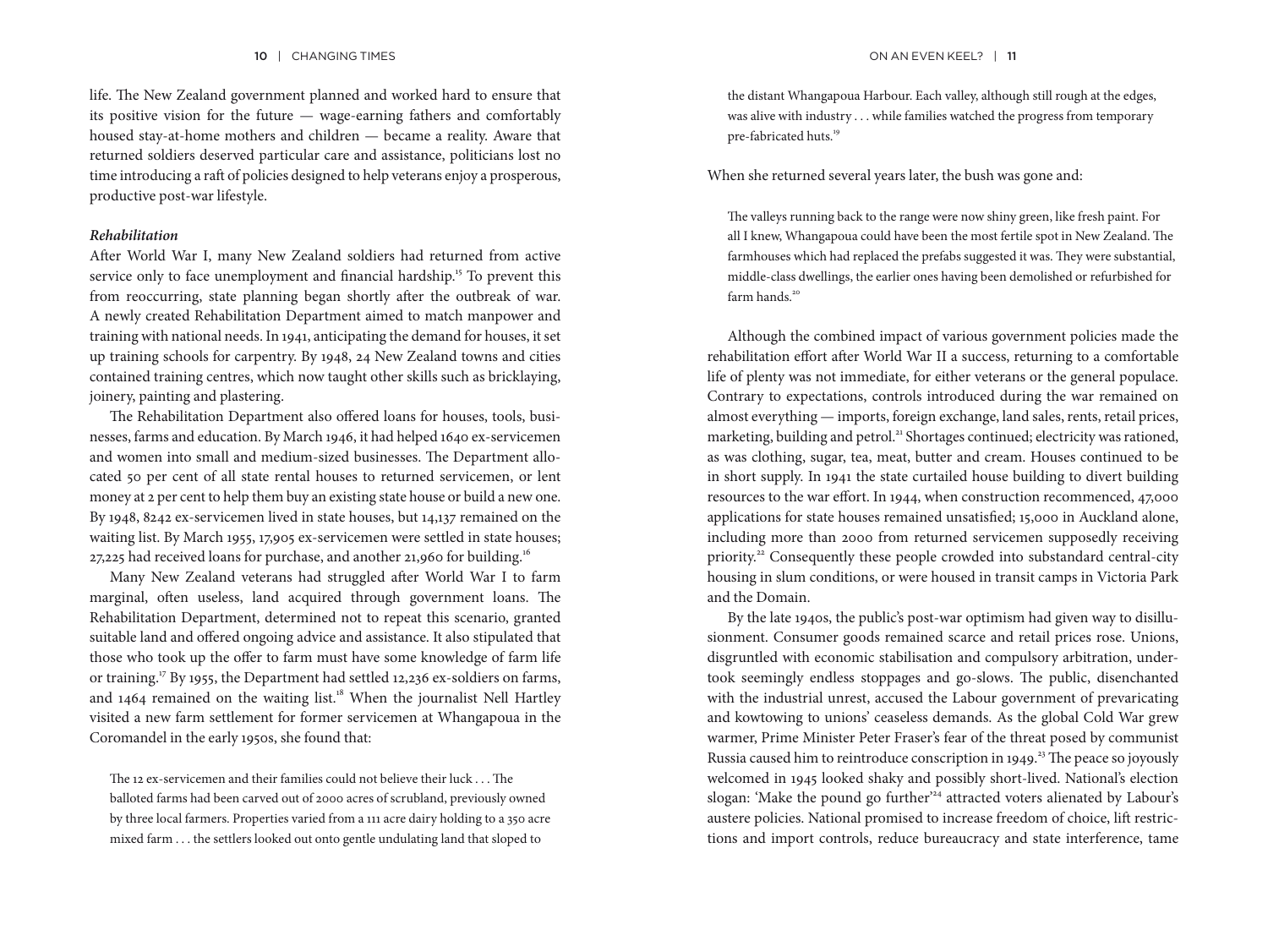militant unions and end compulsory unionism. This agenda obviously struck a responsive chord as the party won a twelve-seat majority in  $1949$ .<sup>25</sup> For the next 35 years (with the exception of two brief three-year intervals) National dominated New Zealand politics.

Despite the rhetoric, there was little difference between the two parties. Ormond Wilson, a former Labour MP, joked in 1953 about the parties' respective leaders: 'Q. What is the difference between Walter and Sid? A. Sid is a paler pink.'26 Both parties formed governments that were essentially conservative in the business of 'managing the economy'.27 National accused Labour of socialism when it introduced social welfare and vowed to reduce it, but once in power accepted and even added to it. Similarly, National won the 1949 election with promises of lifting controls and regulations. It did indeed start to deregulate, but reality (in the form of balance of payments deficits, inflation and the incipient threat of economic woes) saw it pull back and quickly reimpose some controls and taxes. Both National and Labour kept a tight grip on production and distribution. Keith Sinclair has noted that 'Under National, New Zealand was not noticeably nearer to free enterprise; the benefits of competition were not much in evidence . . .'28 Most National politicians extolled 'free enterprise' on the hustings but were no less prepared to bestow the state's largesse on those they deemed deserving. Farmers and businessmen, for example, received help from the successive National ministries of Massey, Coates, Holyoake and Muldoon, all of which continued with state ownership and management of the many trading enterprises they inherited.<sup>29</sup>

Both parties espoused the ideology of the nuclear family with a stay-athome mother and breadwinning father and enacted legislation to ensure the ideal. Early in its colonial history, the economic and social intervention of the New Zealand state took an upward trajectory: although state spending as a proportion of GDP grew slowly at first — in 1924 it made up 14 per cent — by the end of World War II this figure had doubled, to 28 per cent. The role of the state in almost every aspect of life, from social welfare, to media, to regulation of production, was immense and growing throughout the late 1940s and 1950s, a time when New Zealanders put great faith in the state's ability to improve people's lives. During elections, the two major parties engaged in rival bidding, each trying to outdo the other with promises about how they would spend taxpayers' money.<sup>30</sup>

The man who became the country's new National Prime Minister following the 1949 election was Sidney Holland, a tough decisive leader, who advocated a minimum of bureaucratic intervention, government restrictions and

regulations.<sup>31</sup> One senior official described him as 'an Empire man' who 'shaked [sic] with patriotic fervour every time he got within 50 miles of Buckingham Palace<sup>'32</sup> But he also prized his New Zealandness, and aimed to build a 'new and distinguished thing'  $-$  namely, 'the New Zealand way of life.<sup>33</sup>

True to its election promises, National immediately started lifting restrictions — freeing up petrol and food prices, gradually relaxing some import controls, lifting controls on the sale of land and housing, and encouraging home ownership by the sale of state houses to tenants and making cheap loans available. But despite their rhetoric, National politicians quickly realised that to maintain full employment and a stable prosperous economy, certain controls had to remain — namely price controls, import licensing and fair rents.<sup>34</sup>

National's huge majority decreased in the 1954 election, as the electorate began to feel the effects of rising living costs. During this election the Social Credit Political League (a party representing small farming and business interests and advocating credit reform) first emerged as a political force, winning 122,573 votes or 11 per cent of the total count, but no seats. For the next few years, inflation continued to plague the economy. National battled it by cutting government expenditure, raising interest rates, tightening the supply of credit and reinstating some import controls.<sup>35</sup> Overseas prices for butter, wool and cheese started to collapse after the boom years of the Korean War, while domestic food prices rose.

In 1957, illness forced Holland to resign just ten weeks before the election. His successor Keith Holyoake was virtually unknown to most electors, particularly the crucial urban electorate: 'Many voters did not have time to see beyond the short, stout physical appearance and what one journalist described as "the mannered facade, the fruity voice, the booming bonhomie".<sup>36</sup> A relatively unknown and underestimated leader, combined with a tightening economic climate and Labour's promises of more generous family benefits, easier access to housing finance, increased pensions and free schoolbooks, and a proposed £100 rebate on the new PAYE tax, all contributed to a National defeat. The most critical factor in Labour's favour, however, was Walter Nash.

Aged 75 when he became Prime Minister, Nash was a deeply Christian humanitarian and pacifist, with a long and accomplished political career behind him. As Minister of Finance during the first Labour government (1935–49), he was largely responsible for restimulating the economy. As Minister of Social Security, he implemented the popular and comprehensive Social Security Act of 1938. From 1942, he served as New Zealand's first ambassador in the United States. After the war, and during his time as Prime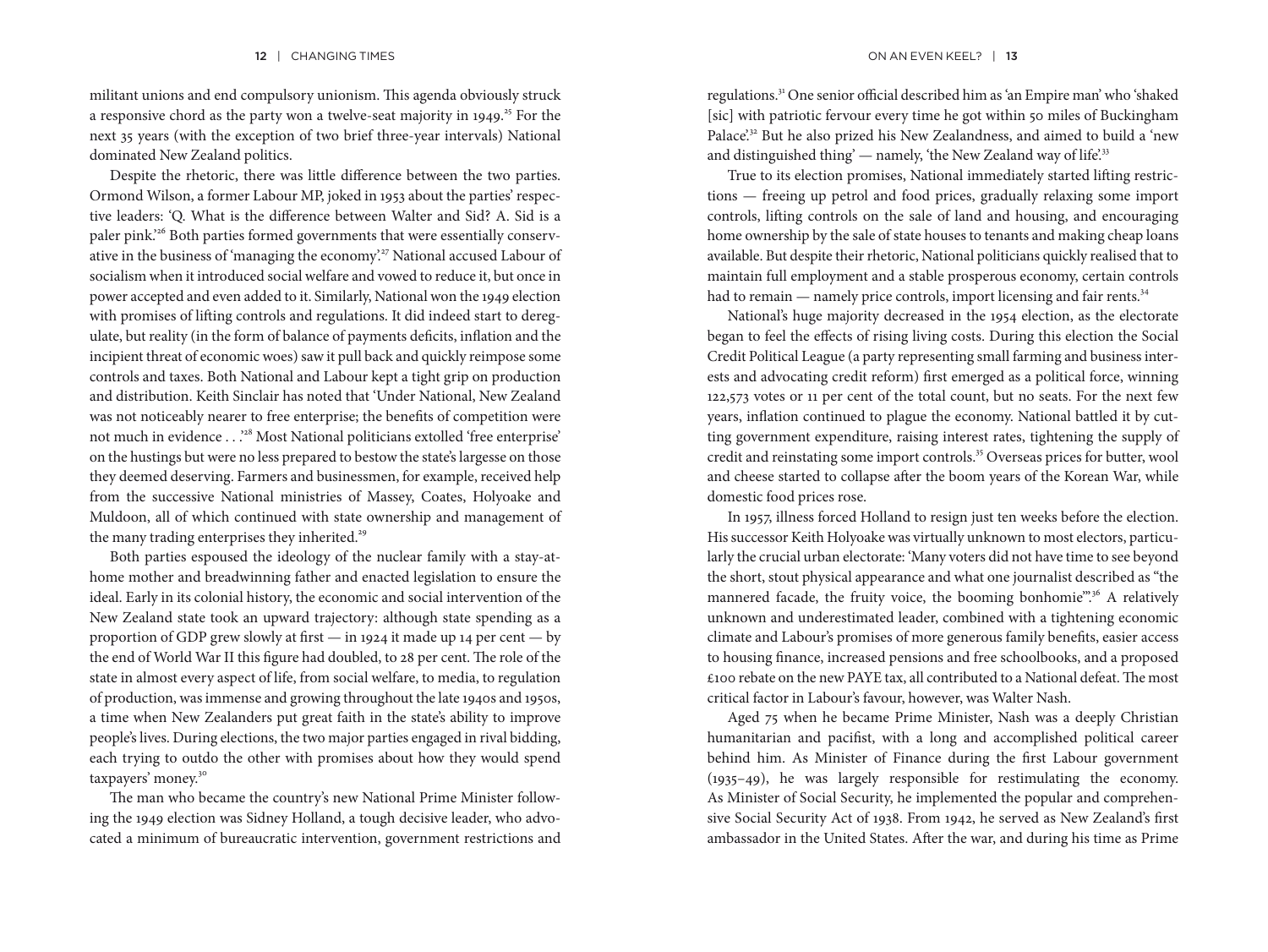Minister, he continued to travel extensively, his greatest political interest now being international affairs.<sup>37</sup>

The new government faced a massive balance of payments deficit caused by falling export prices — a grim situation National had successfully concealed from the electorate.38 Labour quickly reimposed import controls but at the same time honoured its election promises by making money available for housing at 3 per cent, and introducing a tax rebate of £100. These measures further fuelled inflation.<sup>39</sup> In an attempt to control the situation, in June 1958 the Minister of Finance, Arnold Nordmeyer, produced what was quickly dubbed the 'Black Budget'. This substantially increased income tax, doubled duties on beer, spirits, tobacco and cars, and increased taxes on petrol along with gift and estate duties. Some positive aspects of the budget — namely, larger benefits and pensions — went unnoticed due to the voluble public outcry over the tax hikes. National had a heyday, branding Nordmeyer as a smash-and-grab axeman who 'taxed high, taxed hard and taxed savagely'.<sup>40</sup> Although the 'Black Budget' helped to restore economic equilibrium, it was a political disaster. Labour resoundingly lost the 1960 election. For the next twelve years, National ran the country: for eleven and a half of them, Keith Holyoake was Prime Minister.

Holyoake, born in 1904, first entered politics in 1931 when he became MP for Motueka. He lost that seat in 1938 but returned to Parliament in 1943 as the member for Pahiatua. From 1949 until 1957, as Minister of Agriculture and Marketing, he successfully negotiated minimum prices for New Zealand primary produce into Britain, winning a reputation as'the most successful Minister of Agriculture in the country's history'.<sup>41</sup> He became deputy leader and then leader of National in 1957. Politically and personally conservative, he was a skilful consensus politician who worked hard to avoid dissension within the party. He disliked radical policies, or rapid change, preferring moderation and gradual progress.42 According to the political scientist Robert Chapman, 'his greatest feat as a Prime Minister was the slowing down of every process which, if speedily dealt with, might have represented change and political harm'.43 His biographer Barry Gustafson summarised his aims: 'to advance his personal career, keep the National party in office, maintain New Zealand's security and prosperity and growth and gradually improve its economy and society'.44 In keeping with a 1963 National campaign slogan, Holyoake had a 'Steady Does It' approach to politics.45 Holyoake was also 'this country's first self-consciously and openly nationalist Prime Minister', believing firmly that New Zealanders should retain the means of production, distribution, exchange and communications: 'New Zealanders should have adequate opportunity to run their own affairs . . . I do not want to see New Zealand continue to grow as an appendage or satellite of Britain, Australia or the United States. We are growing up . . . New Zealand should not be the plaything of multimillionaires from overseas.'46 Determined that New Zealand should retain control of its national media, in 1965, when Lord Thomson was trying to take over Wellington's *Dominion* newspaper, Holyoake legislated against overseas media ownership. Ralph Hanan, the Minister of Justice, initiated and pushed into law much of the social liberalisation that occurred during this quintessentially conservative Prime Minister's rule. Under Hanan's guiding hand, National abolished the death penalty in 1961, liberalised divorce law, gave rights to illegitimate children and created both the office of Ombudsman in 1962 (the first in the Commonwealth) and the Indecent Publications Tribunal, which liberalised book censorship, in 1963.

#### *Dissension*

The great 1951 strike/lockout, which lasted 151 days, rocked the nation and threatened to upset the status quo and the continuing existence of a harmonious, consensual New Zealand. In April 1950, the Watersiders, along with several other unions, split from the moderate Federation of Labour (FOL) to form the more radical Trade Union Congress (TUC). The latter opposed compulsory arbitration and was committed to 'practical militancy'.47 From May onwards, stoppages, overtime bans, wage claims and strikes on the wharves multiplied, alienating the public and pushing the government toward confrontation.48 This came in February 1951 over a wage dispute between the Watersiders and their employers. To combat rising prices and inflation, the Arbitration Court had in January awarded a 15 per cent general pay increase. The employers offered the Watersiders 9 per cent, and argued they could work overtime to make up the extra. In response, the Watersiders stopped working overtime and were locked out. Government stepped in, declared a state of emergency, suspended civil liberties (such as free speech and a free press), deregistered the union and sent troops to load and unload the boats. The strike spread. Miners, freezing workers, harbour board employees, seamen and some hydro-construction workers joined. Railway men and most drivers refused to handle goods unloaded by non-union labour. At its height, 20,000 workers were on strike or locked out.<sup>49</sup>

New Zealand became a virtual police state — newspapers could not print the Watersiders' story, nor was radio allowed to air speeches critical of government. The government prohibited the display of posters and placards sympathetic to the workers. Offenders, as well as anybody involved in picketing,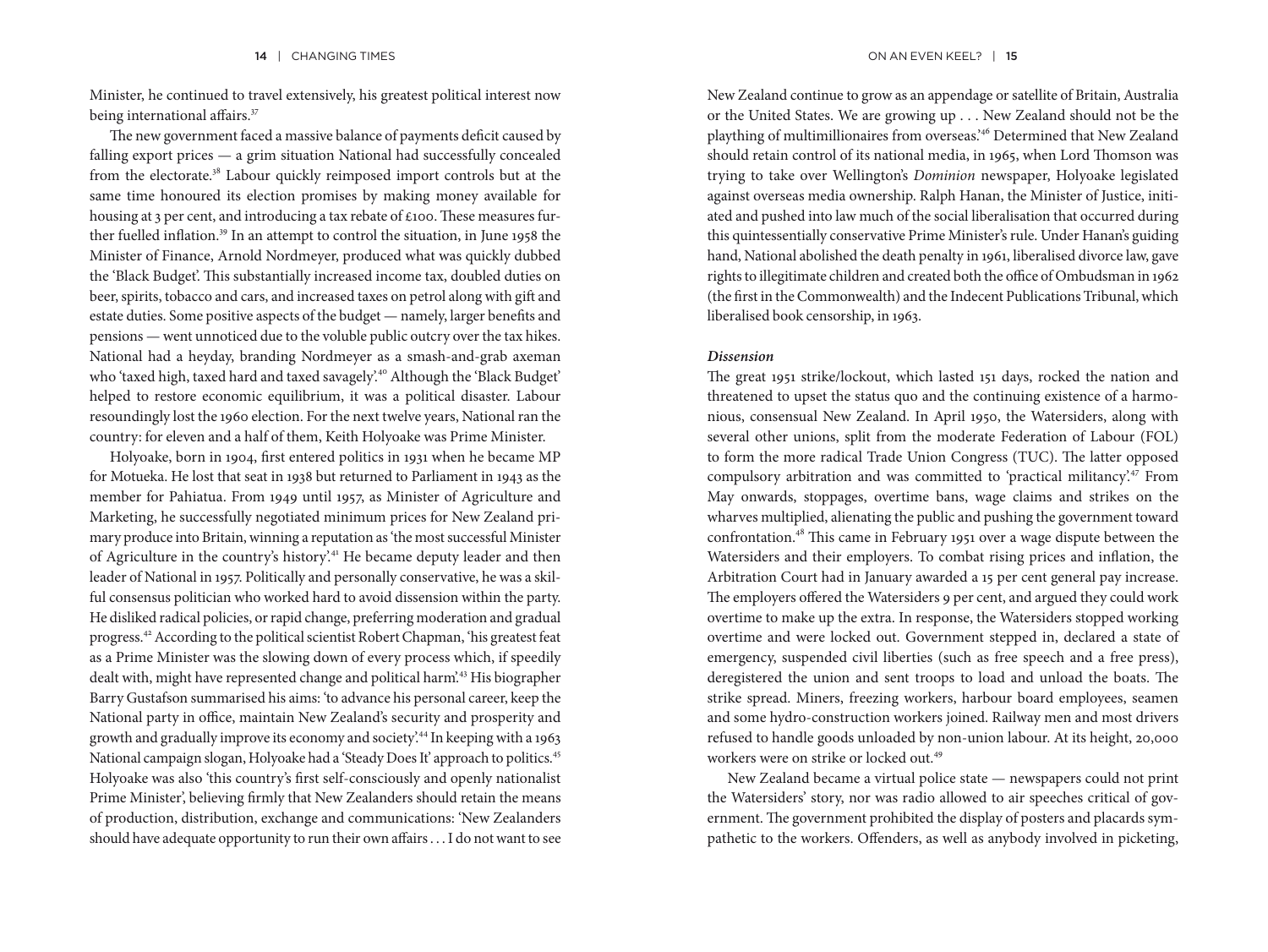could be arrested without warrant. The police, their powers almost unlimited, raided underground presses and wielded batons against street marchers. Offering assistance to the Watersiders (supplying food to their families, for example) was banned. Many ignored this last injunction and organised a relief network. With wives now the sole breadwinners, numerous families struggled and grew more desperate as the dispute dragged on. Doreen Hewitt, whose husband Jim was a Watersider, remembered:

We lived in a flat, upstairs from Jim's parents. I would walk up Collingwood Street, to the top, get a tram to Upper Queen Street, another tram to Newmarket, where I worked in a factory. I would return home exhausted . . . Later I got sick and lost the baby I was carrying. When I got out of hospital I went back to work. I thought the blue would never end.<sup>50</sup>

The Watersiders enjoyed little apparent public support outside of union circles, but whether this is because government controlled the media and precluded any pro-Watersider views from appearing is unclear. The press and government portrayed the strikers as part of a left-wing communist-inspired conspiracy, even as agents of the Cominform.<sup>51</sup> Newspapers throughout the land labelled strikers traitors to their country, and denounced them as pawns controlled by foreign communist powers.

Prime Minister Holland declared the Watersiders to be 'the enemies within'*.* The communist at home was 'just as unscrupulous, poisonous, treacherous and unyielding as the enemy without. He works day and night; he never lets up. He gnaws away at the very vitals of our economy just as the codlin moth enters and gnaws away at the "innards" of an apple while everything on the outside looks shiny and rosy. This government is alive to the danger that besets us and is determined to ensure that he does not succeed.'<sup>52</sup> The strike was 'a very determined effort . . . to overthrow orderly government by force'53 and the work of foreign agents: 'This is part and parcel of the desperate cold war which has come to our shores in which life and limb are now constantly in danger.'54 Minister of Labour Bill Sullivan described the dispute as 'part of the cold war, engineered by Communists to advance their cause and the cause of Russia', and asked: 'Can we tolerate law-breaking by an organization dominated by Communist international instructions, or do we stand firm in our belief in genuine differences of opinion under our democratic way of life?'<sup>55</sup> Jock Barnes, head of the Watersiders' Union and the TUC, was accused of being a 'puppet of the communist-controlled World Federation of Trade Unions.<sup>56</sup>

In fact, neither Barnes, nor the Watersiders' Union secretary Toby Hill, had any communist affiliations. Under headlines such as 'Reign of Terror grips the whole of New Zealand', the press inveighed against 'a communist inspired wages strike [where] dock workers have begun a campaign of unrestricted violence, dynamiting railway installations, threatening to blow up the homes of cabinet Ministers and battering into insensibility men who have gone back to work<sup>'57</sup>

The strikers for their part maintained that the Prime Minister was an American puppet and that the whole dispute was orchestrated from America as part of the war against communism.<sup>58</sup> They dubbed Holland 'the senator for Fendalton' and Auckland strikers composed a special song in his honour:

> Sing a song of Holland Pockets full of cash All in Yankee dollars, Out to cut a dash, When he got his orders, Sid began to yell: 'Bash the dirty workers, Give the bastards hell.'<sup>59</sup>

By the end of March, the Watersiders were isolated. A crucial turning point occurred when the FOL entered the dispute on the government's side and persuaded the other unions to go back to work. As Holland's successor Keith Holyoake acknowledged some years later: 'the National party . . . was fortunate in that the Federation of Labour, the responsible workers' leaders, stood firmly with the Government. The task would have been impossible without the Federation's aid.<sup>60</sup> The FOL leader Fintan Patrick Walsh, a ruthless ex-communist turned government supporter (once described as 'the nearest thing to an American-style industrial gangster that New Zealand has seen'),<sup>61</sup> used the strike to get rid of the rival TUC. By May, he had appealed to the government for more intensive retributions against wreckers and lawbreakers 'menacing the public'.<sup>62</sup>

Without the support of other unions, the Watersiders fought a losing battle. On 11 July, after 151 days, they called off the strike. Their once powerful national union was smashed, replaced by 26 small separate unions in each port in the country. With militant unionism crushed, industrial relations remained relatively calm until the late 1960s.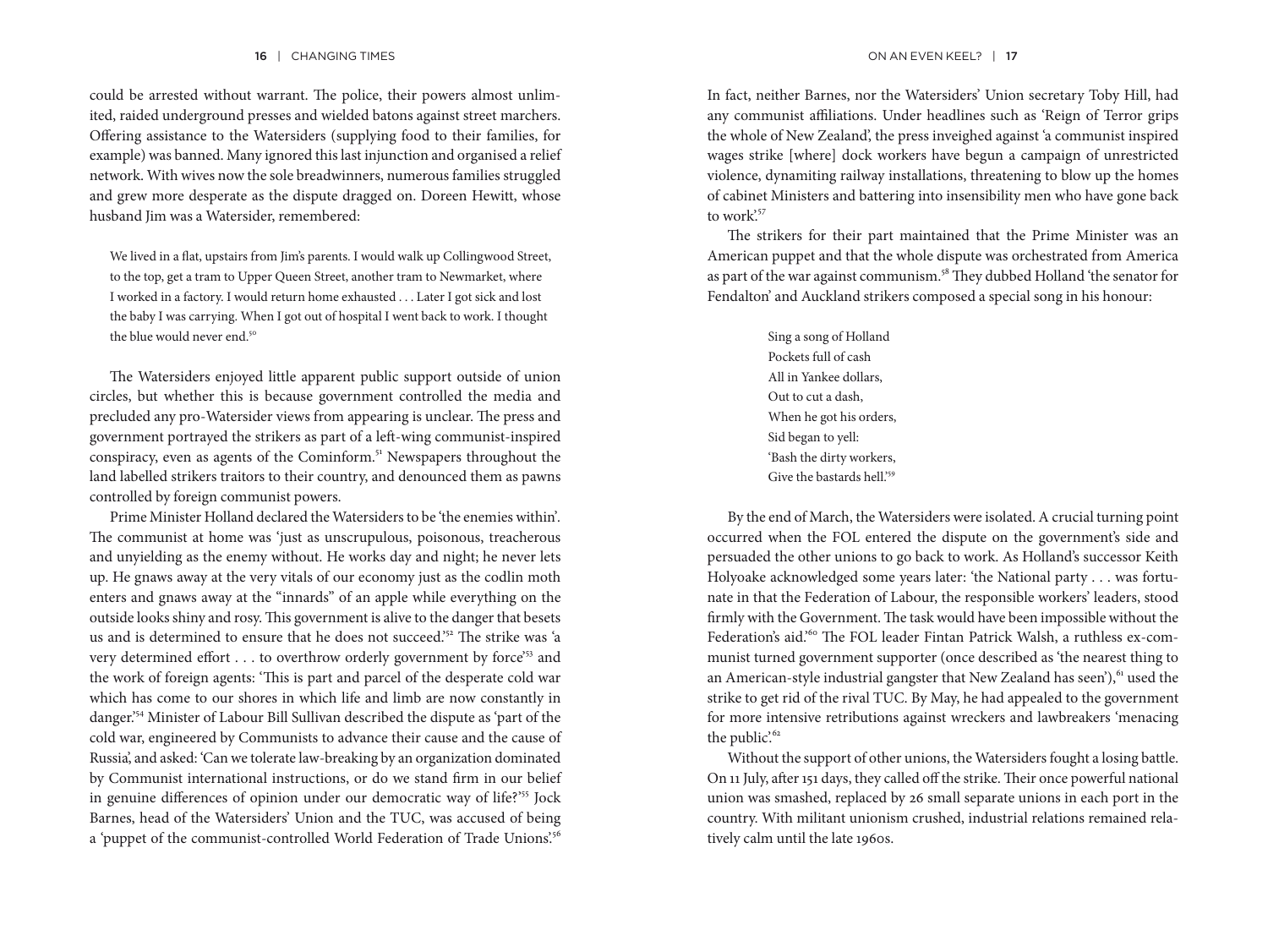Holland, capitalising on the massive public support for his government's stance against the union, called a snap election for 1 September. The party's promotional material during the election campaign depicted the recent struggles as 'the People versus the Wreckers'.<sup>63</sup> Voters who wanted to keep the communist menace at bay were exhorted to vote National. That party returned to power with an overwhelming majority (which included an extra four seats in port electorates). While Holland was seen as a preserver of law and order who cracked down on a pernicious communist influence, Labour's Walter Nash was criticised for being either a fence sitter or a supporter of 'the enemy within'.

National, riding a wave of popularity, promptly introduced new repressive legislation. The Industrial Conciliation and Arbitration Act, amended on 12 October 1951, redefined strikes and lockouts by making picketing illegal, forced unions to hold secret ballots before going on strike, imposed the election of union officials by secret ballot and set tough penalties for breaking any of the provisions. The Police Offences Amendment Bill, introduced in the same year, was so draconian that there was a widespread outcry from the press and public. Nevertheless, after amendments, it passed on 5 December 1951. This legislation widened the definition of sedition, introduced summary trial without jury, and outlawed street marches, demonstrations and poster displays during strikes. Nash described it as 'a complete negation of the basic principles of democracy,<sup>64</sup> and promptly repealed it during Labour's brief return to power in 1957. $65$ 

#### *Enhancing the family*

The ideal of the nuclear family — dear to politicians regardless of their party affiliation — was underpinned by the introduction of affordable state housing, universal benefits and free maternity care along with wage policies. Free maternity care, introduced in 1939, covered both ante- and post-natal treatment. From 1946, the universal family benefit, paid directly to mothers, covered every child from newborn to sixteen years, and went to 485,000 children in the first year, out of a total population of less than two million.<sup>66</sup> At 10 shillings per week per child, it was extremely generous, boosting the average net income in a three-child family by one third (its impact was eroded by inflation, however, from 1958).<sup>67</sup> Hilda Ross, National's Minister for the Welfare of Women and Children, noted approvingly: 'A well man in an everyday job, and with the child benefit of 10s per week per child, should be able to keep his wife in her home so that she may look after their children.<sup>68</sup> Many New Zealand women greatly valued the independence the family benefit offered. As one recipient later recalled:

The big thing was that women had an income — we were the last generation that didn't work. I was fortunate, and able to save it. For my cousin, it was her saviour: they had five children and things weren't easy at all: she had money of her own she could spend on herself and the children. Men drink in a lot of families and mothers are left without much. It gave mothers money!<sup>69</sup>

New Zealand, in common with many other countries after the war, experienced a massive baby boom. Although this growth was an international phenomenon, New Zealand's population explosion — from 1.7 million in 1945 to just over 3 million by 1975 — was one of the most spectacular in the western world. In 1946, the Pakeha birth rate rose to over 26 per thousand (up from 16 per thousand in the mid-1930s) and the average family size doubled from two to four children — a level sustained until 1961.<sup>70</sup> The Maori birth rate expanded at an even greater rate, to just over 46 per thousand in 1961 — a rise related to falls in infant mortality.<sup>71</sup> Pakeha families grew larger, but remained smaller than those of Maori. Marriages and births delayed by the Depression and world war resulted in the initial burst of births. There were 20,000 weddings in 1946 — a number only surpassed again in 1964.<sup>72</sup> The economy grew, as did the number of jobs. These factors fostered a sense of security and enabled more people to marry younger. The average age at marriage fell from 25 to 21 between 1945 and 1971.73 Couples also produced children straight away: 45 per cent of babies were born during the first twelve months of marriage and the average age at a woman's first birth decreased from nearly 26 years in 1948 to 24 years in 1958.74 Expanding numbers of children led to an explosion in the number and size of all educational institutions from pre-school through to tertiary. By the end of the 1960s, primary school rolls had doubled while, because of the increase in the school-leaving age, secondary school numbers more than trebled. At the same time, spending on education doubled. Since Holyoake, who had regretted not going to university himself, believed that 'everybody must have the right to go to university if they wished', high priority was given to universities. Consequently, encouraged by numerous grants, bursaries and scholarships, the numbers attending tertiary institutions exploded from 'just under 20,000 to over 50,000.<sup>75</sup>

Politicians realised that the ideal of the comfortable nuclear family could only become reality through the provision of affordable secure housing.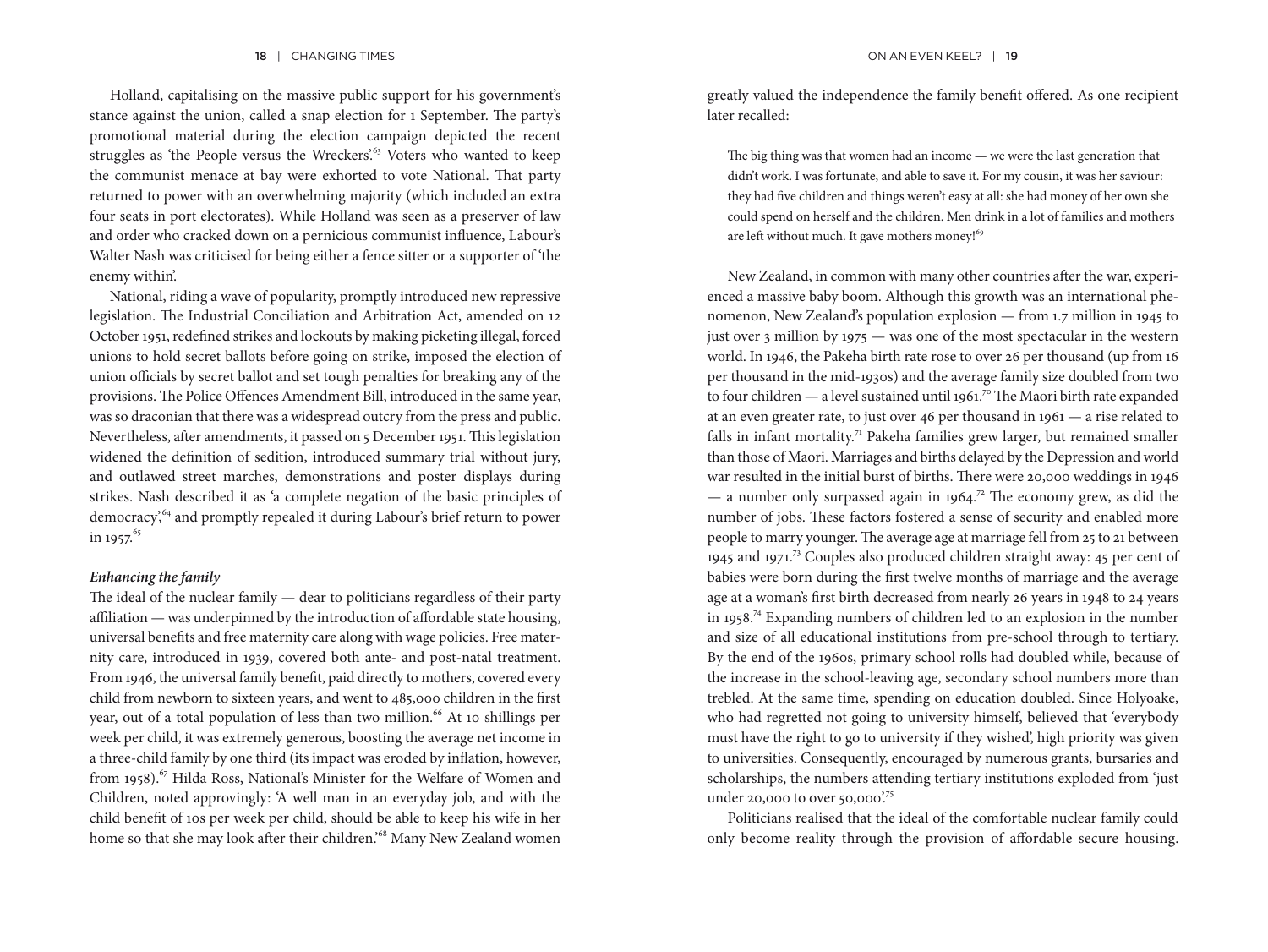A sound home meant a contented family. Nash looked upon the family 'as the foundation of the nation' and believed that 'no nation can prosper or progress whose people lack the conditions of a "home" or "home life" . . . It is by the toil of their hands that men live, and the strength of the family that the race will continue.<sup>76</sup> The journalist and author Mary Ratley, writing in the late 1950s, endorsed the view that home was central to family health and happiness: 'It is difficult to express what this word "home" really means but it conjures up thoughts of security, protection, comfort, beach, happy family relationships and activities. Perhaps it is best described as a background and setting for happy family life."77

During the war, Labour formulated a comprehensive state housing policy. Although 37,000 houses had been built by 1949,<sup>78</sup> the housing shortage remained acute with 45,370 outstanding applicants for state houses in 1950. Applicants with children were favoured. By 1948, the number of one-bedroom units being built decreased from 5.8 per cent of all state units to less than 1 per cent, in favour of three-bedroom houses to accommodate larger families.79 The government's preferred tenants consisted of the conventional nuclear family, keen to embrace a particular way of suburban life. They did not include single people, young or old, single-parent families, or families not considered respectable.

Because the housing policy was geared to single nuclear families and the belief that a green suburban open environment was best for children, the government did not opt for flats and apartments in problematic inner-city neighbourhoods. Instead it built houses in garden suburbs with planned shops, community centres and schools. Rationalising this policy, the Labour MP Mark Fagan explained that

flats do not provide sufficient light or sufficient ventilation, and, generally speaking, they are undesirable for the housing of growing families. I much prefer the method of the Government building houses in the outer suburbs where a family has some privacy, where the father can have a garden and grow some vegetables, and where the children can play, instead of having to play on city streets or remain indoors all day long as they have to when living in flats.<sup>80</sup>

With increased car ownership, enhanced public transport and the opportunity to leave crowded inner-city tenements, families rushed to fill the new state house suburbs mushrooming in Wellington's Hutt Valley and around Auckland. These communities, so full of young families, were soon collectively dubbed 'Nappy Valley'.

The new National government of 1949 preferred home ownership to state rentals, and so started to encourage families to buy, providing inexpensive loans and long-term mortgages. At the same time, it offered cheap loans for house construction.<sup>81</sup> According to Prime Minister Sid Holland, home ownership was both a panacea and a sound basis for social stability: 'home building and home ownership develop initiative, self-reliance, thrift, and other good qualities which go to make up the moral strength of the nation . . . Above all, home ownership promotes responsible citizenship. To the community it gives stability, and to the home owner it gives a constant sense of security, pride, and well-being.<sup>82</sup> This was certainly the case with F. W. Carr of One Tree Hill in Auckland who proclaimed: 'For the first time in my life since I've been married, I am independent, and I like it. Buying my state house was the best thing I have done and I can recommend anyone to do the same. Anyone will be a more substantial citizen because of it.<sup>83</sup>

Eligibility for a state house became limited to those on low incomes, and tenants were given the opportunity to purchase. The second Labour government of 1957–60 continued National's policy, allowing families to capitalise their family allowance in order to get the deposit, and introduced 3 per cent loans for those earning less than £1,000 a year. The number of houses financed by state loans consequently rose to 33.6 per cent of all new construction by 1954, up from 19 per cent in 1950. By 1961, 52 per cent of all residential buildings were funded by the state.<sup>84</sup> As a result of these policies, home ownership burgeoned from 56 per cent to 71 per cent of householders between 1945 and 1971.<sup>85</sup> Previously, home ownership seemed unattainable for many: now it was possible. According to Gael Ferguson, 'between 1950 and 1970 the symbol of the family home in the suburbs became thoroughly entrenched in the minds of New Zealanders as people took advantage of the state's generous lending programmes'.86

### *Suburban harmony?*

Cities throughout the country soon began to grow around the periphery as new suburbs, often made up of a mix of state and private housing, took root and flourished. Urban growth was not a new phenomenon in New Zealand: the proportion of the population resident in cities and boroughs (as opposed to counties) was 58.3 per cent in 1926, 62.9 per cent by 1945 and 68.6 per cent by 1966.<sup>87</sup> After World War II, towns and cities continued to attract those seeking work in the growing manufacturing sector, new service industries and various white-collar occupations. The North Island experienced the major urban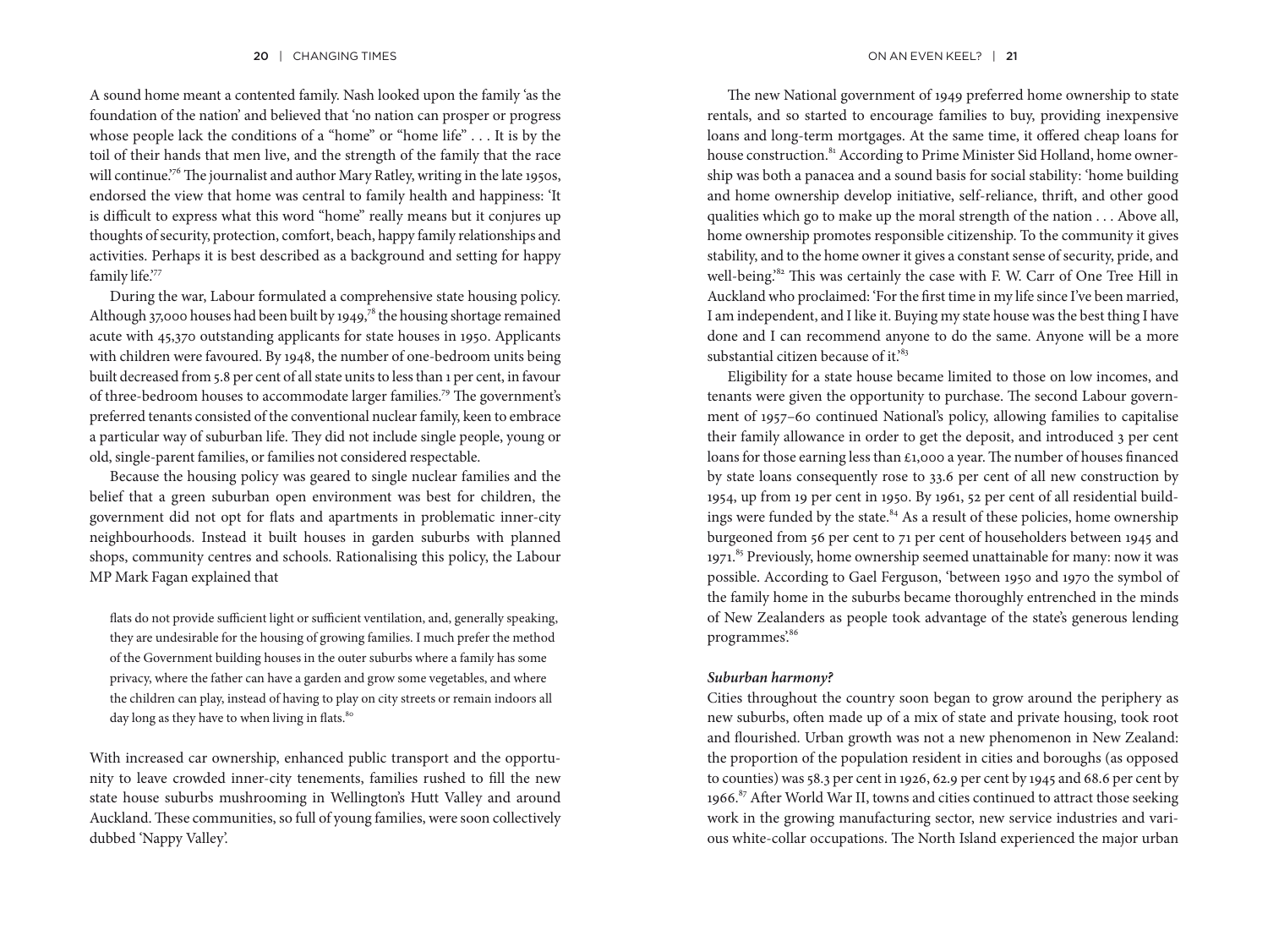increase, with provincial centres such as Hamilton, Whangarei, Rotorua and Tauranga expanding into big towns or cities. In 1954, the *New Zealand Herald* wrote: 'An astonishing commercial boom, bigger than anything it has known before, has brought Tauranga 7,500 new residents in the past five years, increasing the population by over 60 percent.<sup>88</sup>

The phenomenal growth of Auckland, which expanded from 329,000 people in 1951 to 548,300 in 1966 and to more than three quarters of a million by the end of 1975, overshadowed even this however.<sup>89</sup> The city's increase of 200 per cent was more than twice the rate of growth (81 per cent) of the total New Zealand population in the same period and almost twice that of the urban population (108 per cent).90 New suburbs sprang up everywhere as housing gobbled up farmland. Auckland became a sprawling metropolis — a conglomeration of small centres that by the early 1970s stretched some '40 kilometres south from Torbay to Papakura, and some 25 kilometres east from Massey to Howick'.<sup>91</sup> The nature of the city's expansion was affected by the decision to make motorways its core means of transport. These were constructed to facilitate connections between suburbs; Point Chevalier was linked to Henderson by motorway, for example, and Mt Wellington to Wiri.

'Outward sprawl', the distinctive feature of urban growth in the 1950s and early 1960s, involved moving away from central-city areas to the new outer suburbs; a trend encouraged by cheap state loans and affordable state rental properties. The government planned and built whole new suburban communities. The towns of Naenae and Taita in the Hutt Valley near Wellington, for example, were intended as model suburbs, housing 20,000 people, and including all the necessary community facilities. But housing shortages after 1945 meant facilities had to wait. New residents were often startled by the barren environment and lack of basic amenities. Shirley Redpath, who shifted with her family to a new state house in Naenae aged twelve, remembered: 'My first impression of Naenae as we drove up the main street, Seddon Street, was one of shock and disbelief, hardly a tree, shrub, plant, lawn in sight, no footpaths even! What had we come to? The car pulled up at No. 61 and we all stepped out onto slightly muddy ground.'92 The absence of footpaths and unpaved streets meant dust got everywhere, soiling the washing drying on the line. Front gardens remained unfenced and unsafe for children, while public transport was sporadic, with crowded buses and drivers who could (and did) refuse to carry prams after four o'clock.<sup>93</sup>

Instead of facilitating a suburban idyll, as intended, many of the new housing communities' lack of services and amenities proved problematic.In 1955,

Professor Kenneth Cumberland warned of future problems when he told a group of architecture students: 'It is proposed to build more Tamakis at Otara and Mangere Central — to condemn rich market gardens and smiling dairy lands and to replace them with more treeless deserts of tiles — inadequately roaded, sewered and lighted and unprovided with community services . . . At one and the same time, we are creating slums of different kinds both at the heart, and on the ever-expanding outer periphery of the metropolitan area.<sup>94</sup> Indeed, Cumberland's prediction did eventuate in some new outer suburbs. Because low-income and young families received first priority for state houses in suburbs such as Otara and Mangere in Auckland, and Porirua in Wellington, mainly low-income families moved there. Many of these families were hit by the rising unemployment of the 1970s and 1980s. Consequently, social problems, gang violence and racism increased, a situation that provoked 'white flight'. When Otara was first developed, 66 per cent of residents were Pakeha families. In 2006, only 15 per cent remained.<sup>95</sup> Despite ongoing problems of violence, poverty and unemployment, and despite outsiders' perceptions of dysfunction, strong urban-based Maori and Pacific Islands communities have developed in Otara, along with numerous thriving community cultural and health facilities — churches, urban marae, sports clubs, and health clinics.<sup>96</sup>

Porirua suffered the same problems — white flight, large Maori and Polynesian families crowding into small state houses, gangs and violence. The largest single state housing community in the country, this new suburb was an ambitious government project that initially included plans for community centres and shopping malls.97 These facilities lagged well behind the building of houses however. Janet Tomuri, who lived in Cannons Creek in Porirua East throughout the 1960s, remembered: 'There was nothing in Porirua in those days for kids so you made your own fun. We used to go shopping at the tip, we'd look for pram wheels so we could make trolleys and race them down our street.'98 Rob Olsen, editor of the *Kapi-Mana News*, who grew up in Porirua at the same time, described it as 'a huge version of Nappy Valley, heaps of young kids, no entertainment, no halls, no theatres, and as a consequence you had a whole lot of people stuck out here, some kilometres from Wellington, wandering around aimlessly looking for things to do'.99 In 'Living on the Fringe', a 1966 radio documentary about Porirua East, the poet Peter Bland condemned the absence of community feeling: '[The] houses are built on the idea of everybody having their own half acre of three-bedroom independence, you see. There's no communal sense. One's left with this terrible feeling of human poverty; of human monotony.<sup>100</sup>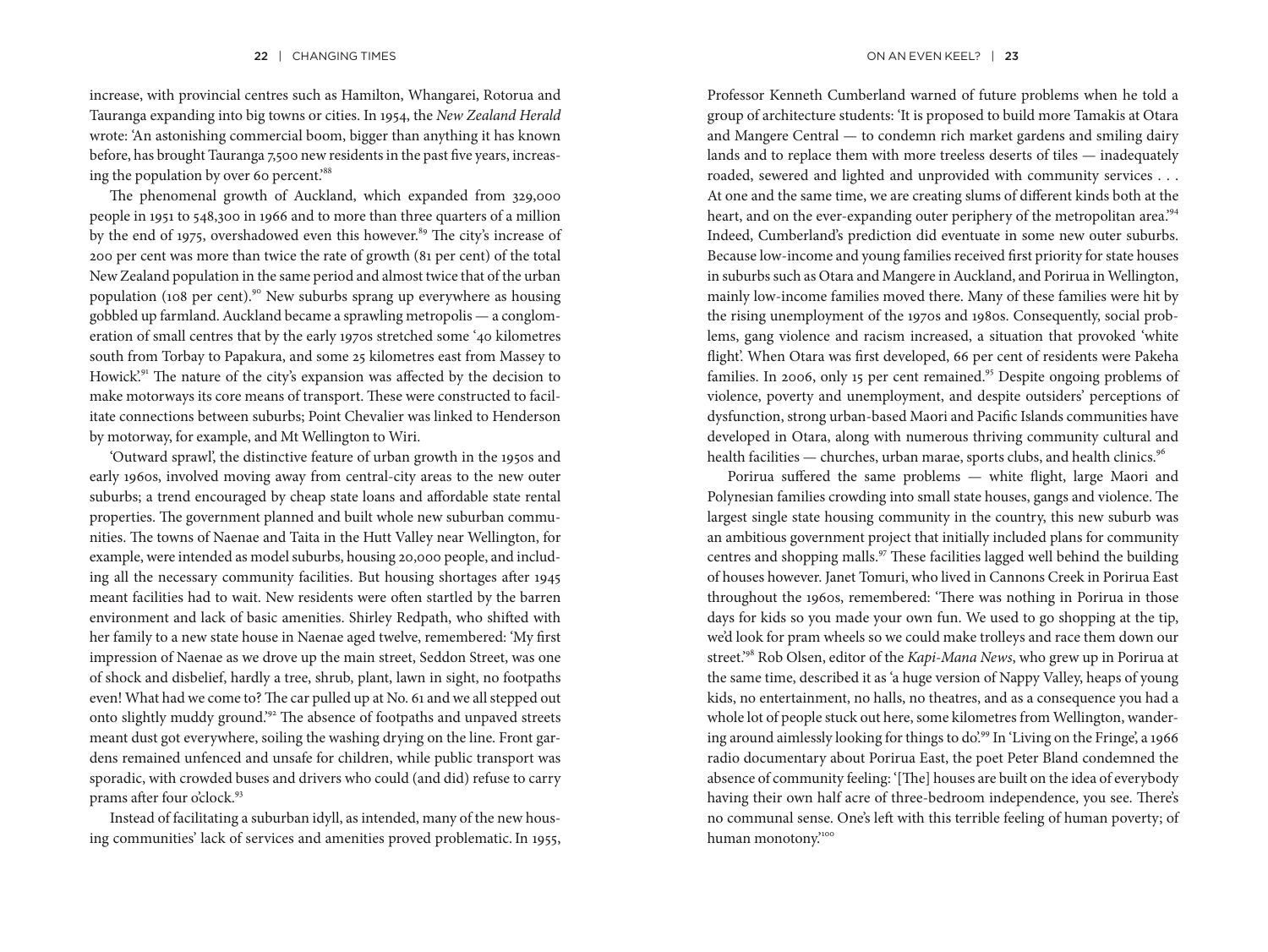As unemployment escalated in the 1970s, parts of Porirua, in particular Cannons Creek, were beset by gang and racial problems. Rob Olsen recalls: 'There were parts of the community that were completely off limits, when we were kids we wouldn't even walk through Cannons Creek because of the gangs.'101 As in Otara and Mangere, white flight increased: in the early 1960s Porirua was a largely Pakeha, blue-collar community, but large numbers of Maori and Pacific Islanders moved in to fill jobs in local factories, so that by 1991 their numbers exceeded those of Pakeha.102 Cliff Irving, a Pakeha who moved to a house in Porirua East in the early 1970s, found it a fraught experience: 'We were there a short miserable time. Our eldest daughter had just started school and was picked on something terribly by other pupils and both my wife and I felt ostracised by the fact that we were the only "whites" in the street. My wife's health deteriorated rapidly and so did my daughter's school work. We had to get out."<sup>103</sup> Although in ensuing decades unemployment in Porirua remained high and social problems persisted, as in Otara and Mangere, the community has a rich foundation of cultural and community networks, and enjoys a neighbourliness not often found in wealthier suburbs.<sup>104</sup>

When new state house tenants were able to integrate into an already established community the social situation was both less uncomfortable and less alienating. For example, Johnsonville, a prosperous small town not far from Wellington with a population of about 1800, was transformed between 1938 and 1956 by the construction of 329 state houses in the area. The population suddenly jumped to 3000, as young families occupied most of the new state houses. Existing voluntary and sporting associations flourished while new ones proliferated.105 In some state housing communities, locals took matters into their own hands and formed progressive associations to push for better facilities. Auckland's Meadowbank Progressive Association, for example, proactively petitioned government for a community hall in 1946, and received an ex-army building. Local men then volunteered their services on weekends, doing plumbing, roofing and painting, while women provided afternoon teas and organised fundraising drives. The resulting community facility became a much-used centre of community life.<sup>106</sup>

The proliferation of new suburbs on the outer peripheries of urban centres had an impact on city centres. In Auckland, for example, Maori started migrating towards cities in large numbers during and following World War II, and initially concentrated in inexpensive inner-city areas such as Freemans Bay. But by the early 1960s, they were moving into newly developed, largely state housing suburbs such as Mangere and Otara in South Auckland. The number of people living in inner-city suburbs throughout the country declined as outward sprawl continued. In Wellington, the number of residents in the central city fell while Taita, Naenae and later Porirua experienced explosive growth. The Hutt Valley area almost doubled, from 55,786 in 1945 to 98,988 in 1961; Porirua went from a township of about 500 people in the 1930s to a large town in the early 1960s with 2800 new houses, a shopping centre, light industry and transport networks, and a population of over 20,000, and over 50,000 by the 1990s.<sup>107</sup> Greater Wellington, which included the Hutt Valley and the new coastal suburbs, burgeoned to 290,000 in 1966, from 200,000 in 1951.<sup>108</sup>

South Island towns and cities generally experienced much smaller growth. The major exception was Christchurch where the population rose from 150,000 in 1936 to 247,200 in 1966.<sup>109</sup> Migration from rural areas and secondary centres accelerated as large new state housing suburbs such as Aranui were created and privately developed housing estates grew up around the city. Invercargill, too, almost doubled its population, from 21,500 to 43,600 in the same period due to the opening of new fertiliser and meat freezing works along with the development of a new harbour at Bluff.<sup>110</sup> A state housing suburb built at Corstorphine, Dunedin, to meet the post-war housing shortage experienced comparatively small growth, expanding from 82,000 in 1936 to 108,700 in 1966.

Suburban life and cars went hand in hand. Because more people now owned cars, they could afford to live in suburbs and commute to work. By the late 1940s, New Zealand, with one car to every six people, ranked second in car ownership only to the United States, where there was one car to every four people.111 In 1945, there were 198,158 private cars on the roads; a figure that almost quadrupled to 765,842 by 1966.<sup>112</sup> Roads and motorways proliferated; in 1965, there were 19,108 miles of tarsealed roads compared to only 5851 miles in 1942.113 In 1959, the Harbour Bridge opened, linking the North Shore to central Auckland. This greatly boosted the development of North Shore suburbs such as Takapuna, Northcote and Birkenhead; and new suburbs such as Birkdale, Beachhaven and Glenfield sprang up. T. G. McGee pointed out in 1968 that 'The ownership of his own car has given the New Zealander a flexibility of movement which has counteracted the spatial isolation from his place of work, from his relatives, and from his playgrounds which residence in suburbia had often imposed on him. The motor car has become an extension of the home, on which almost as much pride and time is lavished."<sup>114</sup>

Because of import restrictions, most New Zealand cars were very old. In 1953, of the 318,000 cars in the country, 186,000 were over ten years old, 101,000 over fifteen, and 45,000 over 20. Waiting lists for new cars grew so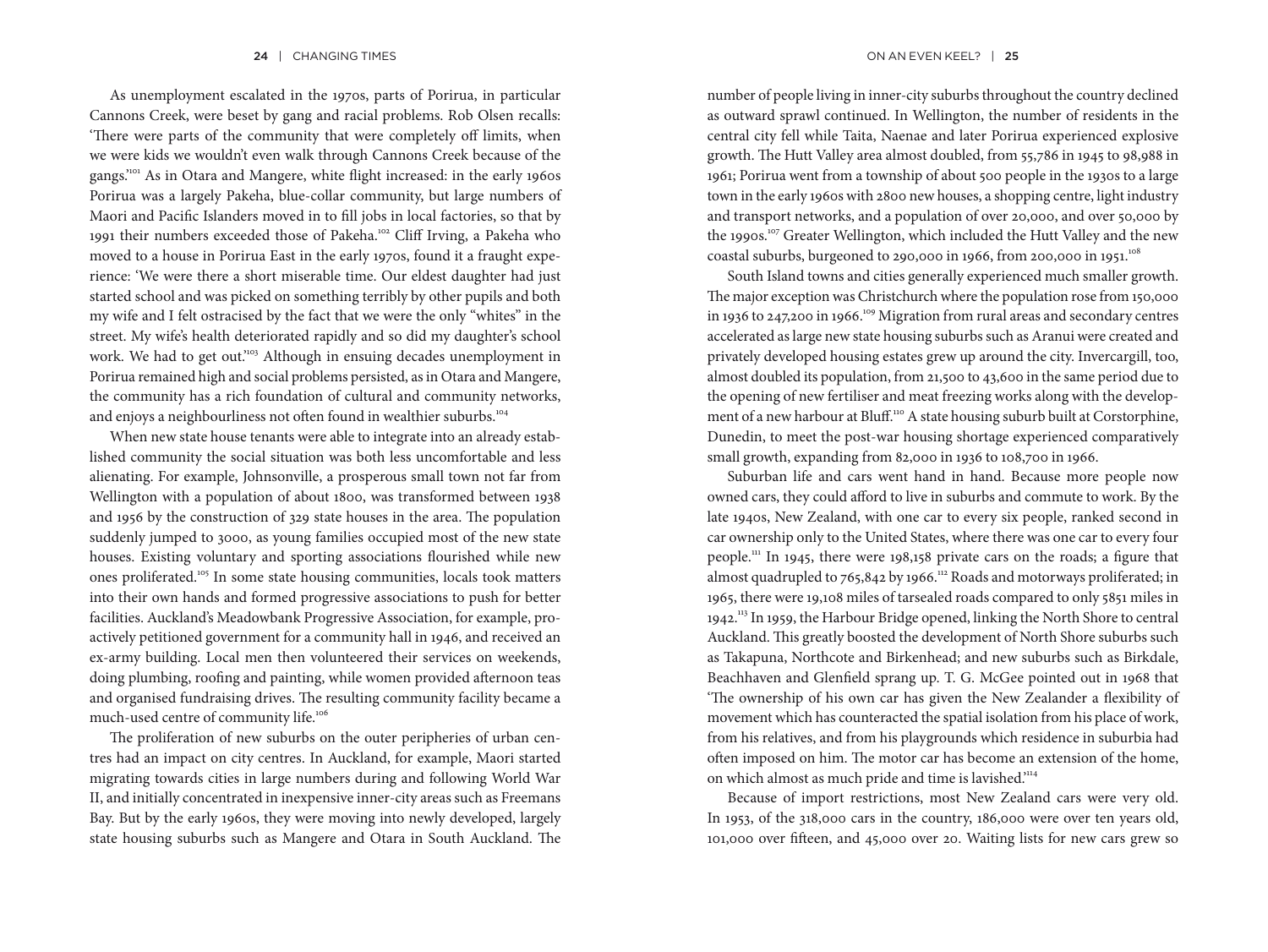long that many dealers simply closed them.<sup>115</sup> New Zealand became a 'used car society<sup>116</sup> with a booming market in second-hand cars. Moreover, to support British industry, any new cars that did come into the country were British. As Paul Smith has observed: 'During the 1950s when Detroit embarked on the "Great Sales Blitz" which saw its cars painted in symphonies of pink as their fins became more outlandish, we meanwhile trundled along in Austins, Vauxhall Veloxes and Wyverns, Consuls and Zephyrs.'117 Australian cars, particularly Holdens, and large American cars only began to be available from the early 1960s.

Motorways, supermarkets and large suburban malls sprang up to serve the suburban sprawl. In 1958, New Zealand's first supermarket opened in Otahuhu, with ample parking space so that families could go and stock up on the week's groceries. The first shopping mall, LynnMall in West Auckland, opened in 1963. Industry, too, started to move away from city centres. For example, during the 1950s, Auckland's Penrose–Mt Wellington industrial zone developed, with a network of roads and motorways to enable easy access to the city. Levin, located on the main road and railway routes north of Wellington, expanded as light industry became established there.<sup>118</sup>

#### *A booming economy*

Residents in both the inner city and the many new outer suburbs found employment because the economy, like the population, kept expanding. During the 1950s, New Zealand enjoyed one of the highest living standards in the world. A prolonged period of prosperity was spurred by increased farm output, with productivity doubling between 1945 and 1970. Aerial top dressing, which became commonplace in the 1950s, not only significantly increased the land's stock-carrying capacity, but also allowed previously uneconomic areas to be farmed.<sup>119</sup>

Sheep numbers rose from 33,975,000 in 1945 to over 60,473,000 in 1968. Electrification, more efficient farm management, stock improvement, the shift to motor transport, as well as technical and mechanical developments, all contributed to this 'grasslands revolution'.<sup>120</sup> The number of farm tractors rose from 19,000 in 1946 to 91,000 in 1966, $121$  and electric shearing and milking plants became commonplace. The export of primary produce remained an economic mainstay, with lamb, wool and dairy products sent to Britain under renegotiated duty-free guaranteed-access agreements throughout the 1950s. By 1965, 51 per cent of New Zealand's exports still went to Britain, down from 80 per cent prior to World War II.<sup>122</sup> The Korean War (1950-53) brought an increased demand for wool and boom times for New Zealand wool exports, which soared from £74 million in 1950 to £128 million in 1951. Wool accounted for over half the total value of all exports in that year.<sup>123</sup> Toward the end of the 1950s, the main market for the increasing beef export trade switched from Britain to America, as the latter paid higher prices.<sup>124</sup>

The notion that farmers were the 'backbone of the country' remained firmly in place throughout the 1950s and early 1960s; the national sense of identity was still linked to the long colonial heritage as 'an English farm in the Pacific.<sup>125</sup> But whereas in 1936 one third of the population was rural, by 1966, only one in six lived in the country.<sup>126</sup> An example of how mechanisation and increased efficiency replaced people in the countryside is provided by H. C. D. Somerset's investigations of Littledene in Canterbury. In 1938, he published a study describing this typical rural area: its people, farms, population, livestock and crops, as well as the township of the same name. Between 1948 and 1952, he revisited and found significant changes. In 1938, 600 people farmed sheep and 520 were involved in dairying. By 1952, only about 350 men assisted by their wives and older children farmed in the area in total. Somerset noted: 'The fact that so much land can be farmed by so few people would be unbelievable were it not for two factors, the rapid mechanization of farming and the emergence in New Zealand of highly organized services to farmers.'127 Tractors had replaced horses, milking machines had electrified, electrical shearing machines had been introduced, and above all, the pastures had improved because of top dressing and much more scientific methods of farming — for example, crop and stock rotation and certified seeds.

By contrast, manufacturing experienced a steep rise in numbers employed. In 1926, 13 per cent of males and 15 per cent of females worked in manufacturing: in 1966, the figures rose to 28 per cent of the male workforce and 23 per cent of the female. Manufacturing establishments increased from 5391 in 1936 to 7659 in 1966.<sup>128</sup> New manufacturing industries proliferated, initially spurred by wartime import restrictions, then by rising consumer demand for cars, domestic appliances and mechanical farm equipment. After the war, import licensing and controls continued to protect the nascent manufacturing sector from overseas competition. Manufacturing primarily involved processing and assembling imported components to produce items for the home market; manufactured exports remained insignificant until the 1970s.<sup>129</sup> The exceptions were in areas related to traditional primary produce production. New techniques for wool processing, for example, saw an emerging carpet manufacturing industry spearheaded by firms such as Feltex and Kensington Carpets.